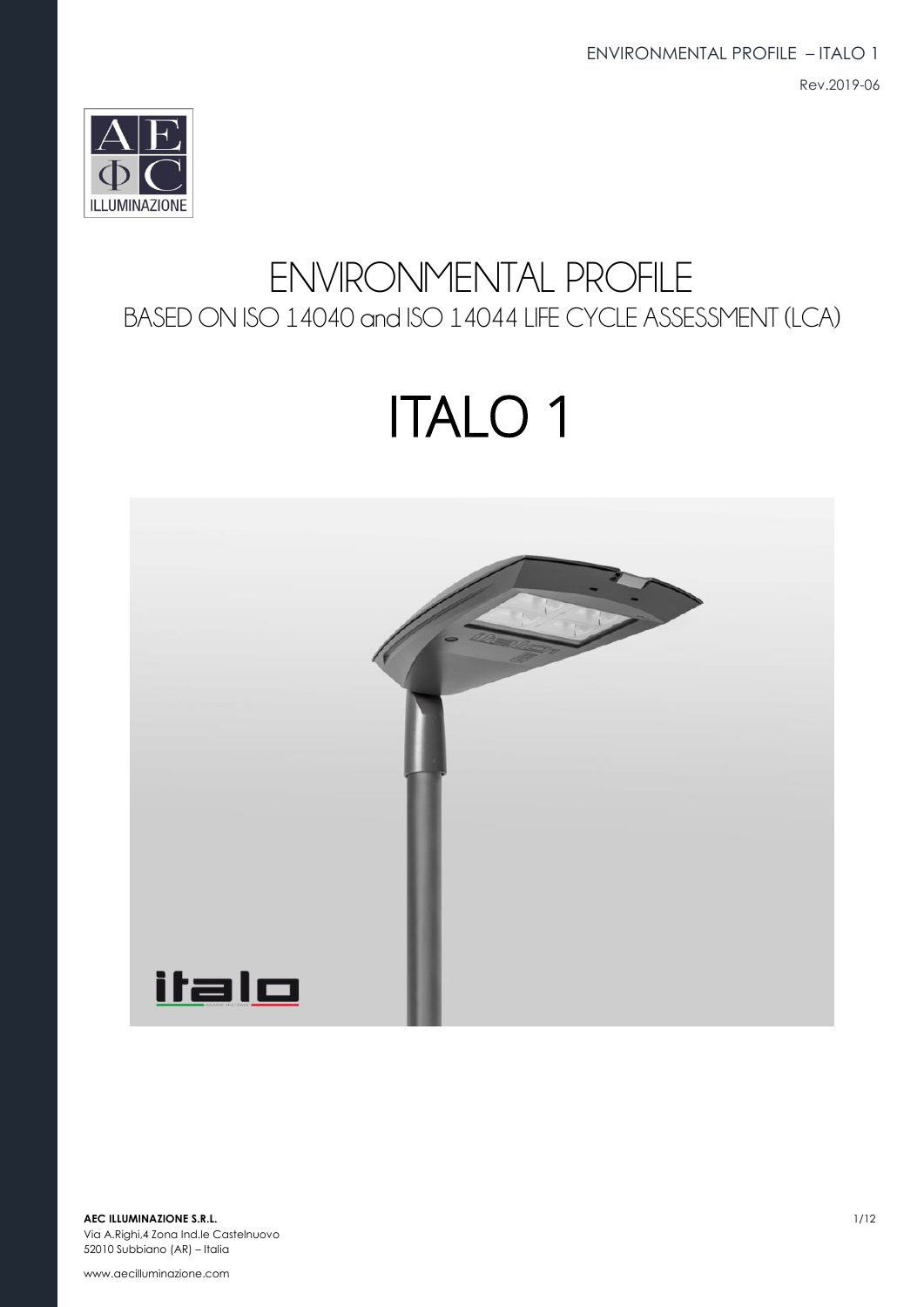Rev.2019-06

## AEC FOR THE ENVIRONMENT

AEC Illuminazione is a manufacturer of luminaries that for more than 60 years has been working in the street lighting and outdoor lighting sector. Its action has always been focused on the search for the highest quality of the product without neglecting environmental responsibility as a manufacturer of lighting equipment.

The company's awareness of the environment and the effort to reduce the environmental impact of every business process, translates into designing efficient and sustainable products that minimize energy consumption and make rational use of resources, promoting technologies that protect the environment.

In AEC, it is the responsibility of each employee to manage natural resources in a sustainable way, from product design to production processes, in accordance with the principles and indications contained in the standard ISO 14001 of which the company holds the certification.

The company's commitment to the environment can be summarized in the following points:

- Comply with all laws, regulations and codes of practice relating to environmental issues related to our operations
- Minimize environmental disturbance actions in all our activities
- Making efficient use of natural resources, minimizing waste and saving energy and water
- Incorporating greater awareness of the environment in the commercial decision-making process, particularly during tenders and the launching of new contracts
- Promote awareness and understanding of environmental issues among all personnel so that their work activities are carried out in compliance with legislation, company policy and good practices of respect for the environment
- Work towards ensuring that our contractors and key suppliers are aware of and apply environmental standards that are compatible with us
- **•** Regularly review the company policy towards the environment in order to guarantee the achievement of the set objectives
- **■** Look for continuous improvements in the environmental performance of the company and its products

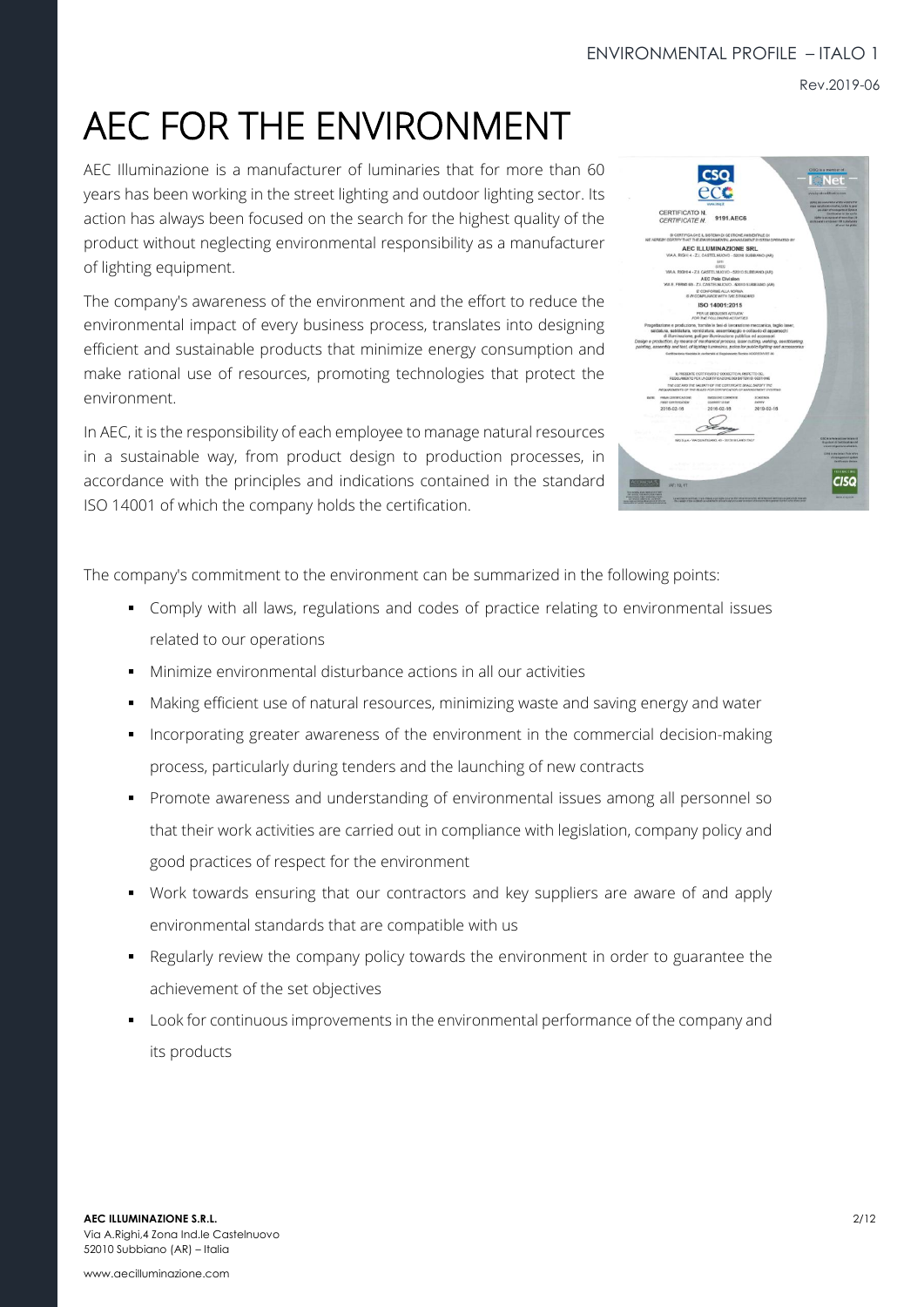## THE PRODUCT

The ITALO series appliances consist of:

- An aluminum body
- LED modules
- Optical reflector modules for light distribution
- **·** Electronic LED Driver
- **■** Surge Protective Device
- **Electric cables, terminal blocks, connectors, screws and everything necessary for the** correct electrical connection and installation

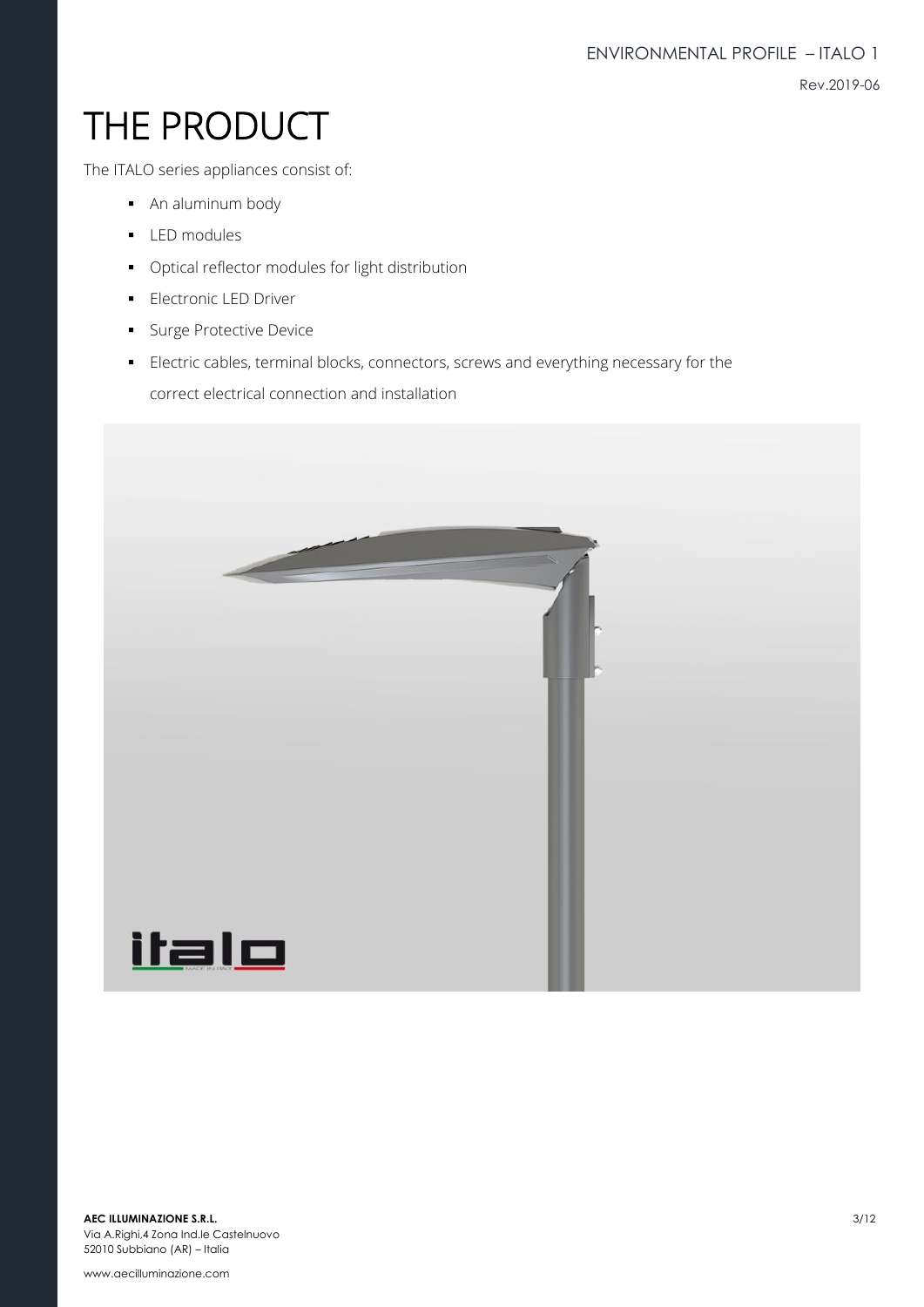## PRODUCT LIFE CYCLE ANALYSIS

The attention to environmental sustainability is a fundamental part in all phases of product development: design, acquisition of raw materials and components, production, sale, use, maintenance and disposal at the end of life. The entire life cycle of a product must have a minimal impact on the environment, in particular a reduced energy consumption.

The LCA study has been carried out following the indications of the series of norms ISO 14040 and ISO 14044 and of the General Program Instruction (GPI) 3.0 published by the International EPD® System.

The software used is OpenLCA, the database for secondary processes is Ecoinvent v.3.3.

The study carried out has a "cradle to grave" approach and includes the procurement of raw materials, transport, production, use and maintenance, management of the product at the end of life.

In the phases described below, the AEC choices to achieve the objectives of minimum environmental impact are highlighted.

## REFERENCE LUMINAIRE

For the life cycle analysis, the reference device (functional unit) with the highest weight, the highest power and the largest number of components of the series was considered. This report can therefore be considered valid for all the devices in the series. The support pole is not considered part of this study.

The life cycle considered is 25 years.

- **·** Series: **ITALO 1**
- Reference device: ITALO 1 0F3 4.7-4M WL
- Total weight including packaging: 8.30kg

## DESIGN PHASE

## **EFFICIENCY**

The design of an efficient and appropriate optics for the application is the first step to achieve energy savings, that is to distribute the light where it is needed without wasting it. The appliances of the series are equipped with optical modules available in more than 30 versions to allow the optimization of energy savings according to the environment to be illuminated. The AEC optics are also made by means of aluminium reflectors that maintain the characteristics of efficiency that are mainly unaffected throughout the life cycle (a maximum loss of 1% is estimated in 80.000hr of use). This choice allows to maintain over time a high efficiency of the product in antithesis with the market technologies based on polycarbonate or PMMA lenses that suffer from irreversible losses of efficiency at the expense of energy consumption and the consequent environmental impact.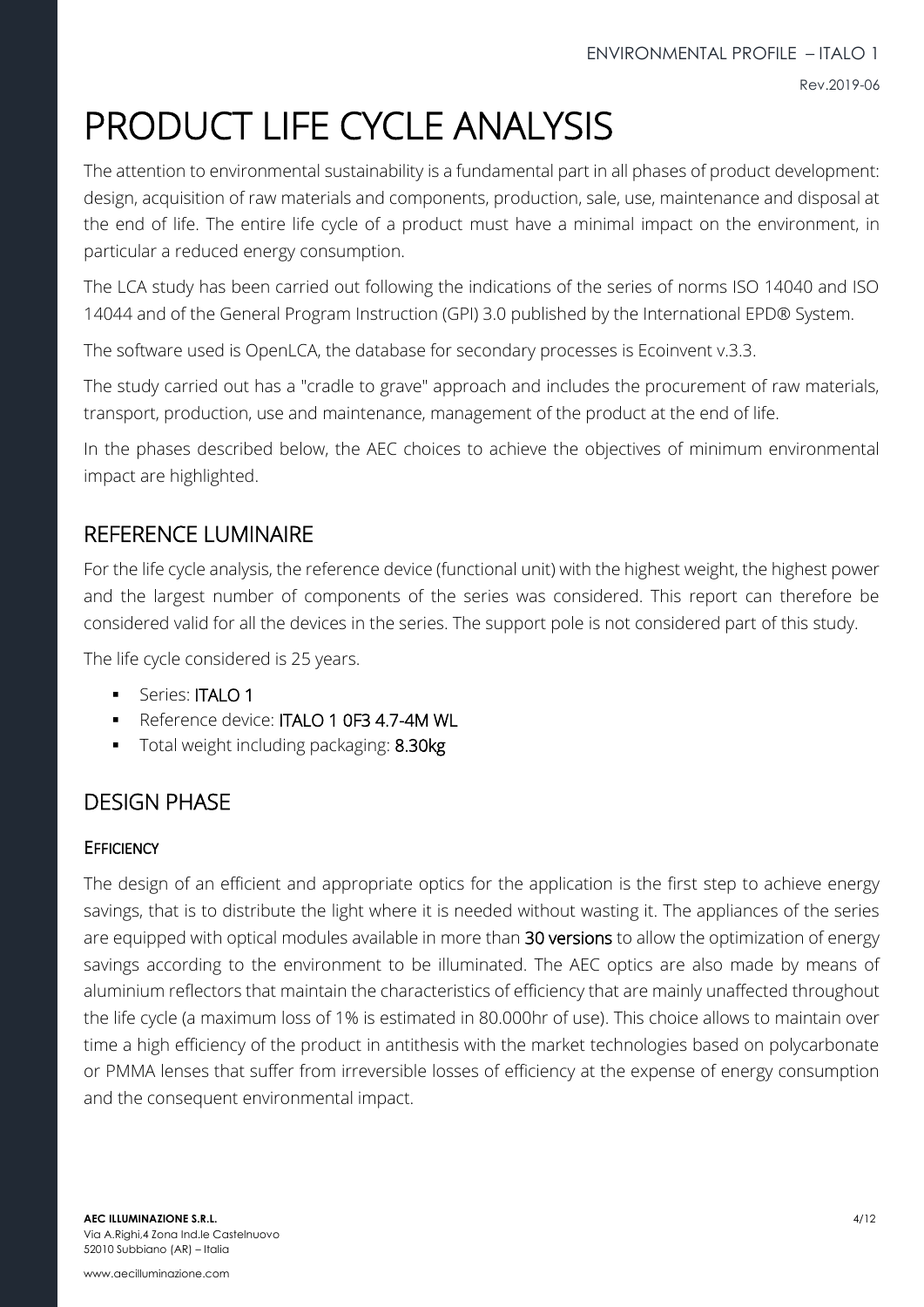#### **RELIABILITY**

The AEC devices are tested in accredited laboratories to check all the requirements of the European directives, in particular electrical safety, electromagnetic compatibility, radio devices. Moreover, aging tests are carried out in aggressive environments to verify their robustness and the maintenance of performance over time. For some parameters, the devices are tested beyond the minimum limits set by the standards, such as overvoltage protection, in order to provide the most reliable and long-lasting products. A reliable solution that maintains its performance throughout the entire product life cycle leads to a minimization of energy consumption and maintenance interventions for a lower environmental impact.

#### **MAINTAINABILITY**

In case of intervention on the product, these are designed for easy maintenance in order to make assembly, replacement of internal components and disassembly quick and easy, in order to reduce the environmental impact during the maintenance and end of life phases.

#### INTELLIGENT LUMINARIES

The regulation of the luminous flux during the night, automatically or remotely or adapting it to the various conditions of use conditions, allows to avoid the waste of energy. AEC devices are designed to be equipped with various types of remote management systems and adaptive lighting to allow maximum energy reduction and at the same time maintain the safety of visual perception.

#### **COMPACTNESS**

The trend triggered by LED technology is that of designing increasingly compact devices. This brings numerous advantages in terms of reducing the quantities of raw materials used, greater processing speed and therefore lower energy consumption during production, reducing overall weight and therefore less impact in the transport and disposal phase.

## PURCHASE PHASE (A1-A2)

#### MATERIAL SELECTION

The selection of raw materials and components of the appliance is a very important phase of product development and is also taken into consideration for the purposes of analysing the product's environmental impact. In fact, we take into account not only the quality of the product purchased, but also the origin of the raw materials and the impact of transport to the production factory.

AEC luminaries are produced by selecting mainly recyclable materials or recycled sources. The following table shows the list of materials and parts used in the appliances covered by this document.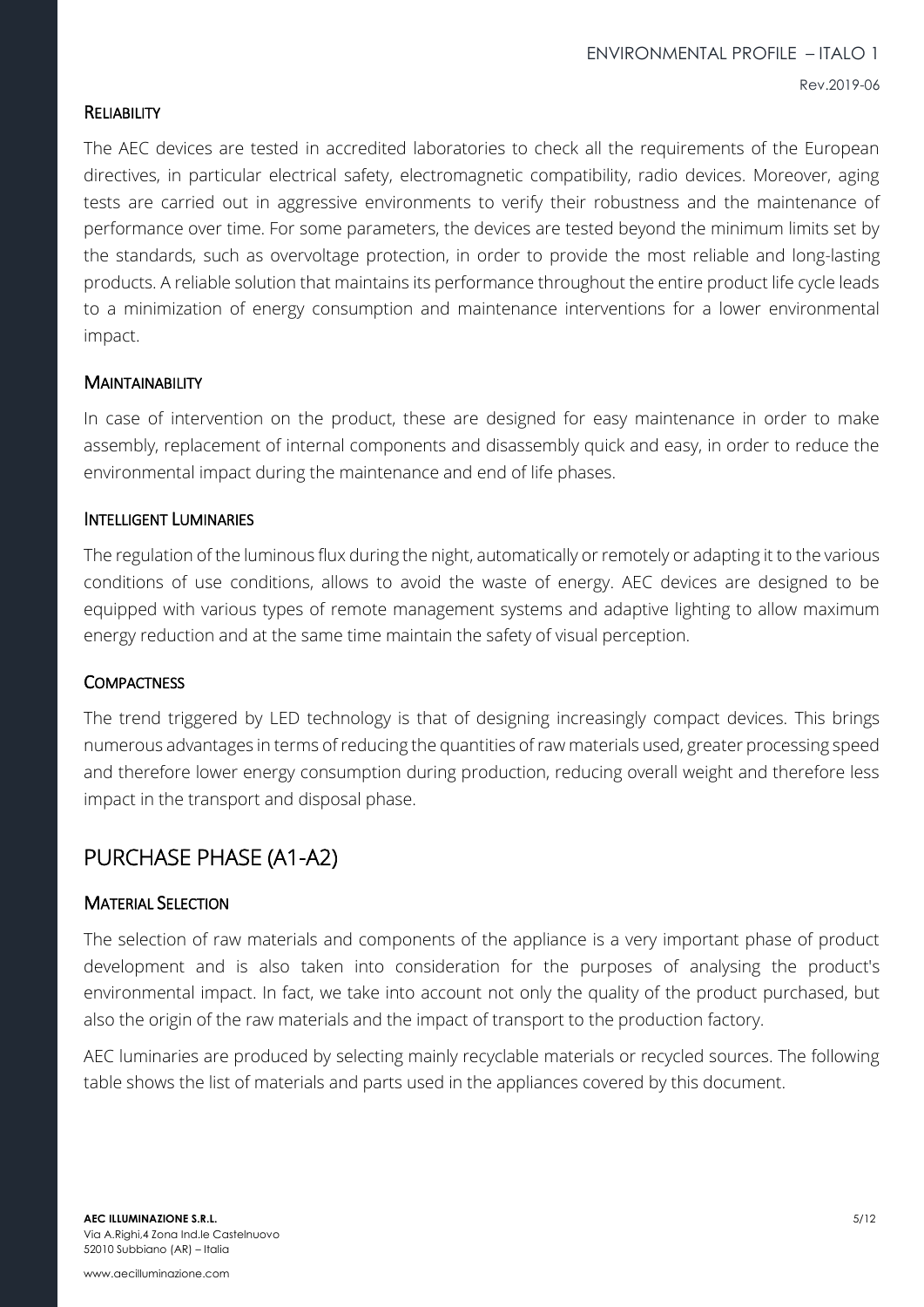Rev.2019-06

#### Table 1 – List of Product Parts and Materials

| Componente                  | % Peso | Materiale                             | % Riciclato    | Made in                |
|-----------------------------|--------|---------------------------------------|----------------|------------------------|
| LED power supply            | 13%    | Electronic device compliant with WEEE | $\overline{a}$ | POLAND/BULGARIA        |
| <b>LED</b>                  | 0%     | Electronic device compliant with WEEE | 0%             | <b>MAI AYSIA</b>       |
| <b>PCB</b>                  | 2%     | AL - Ceramic - Copper                 | 22%            | T                      |
| <b>SPD</b>                  | 1%     | Electronic device compliant with WEEE | 0%             | $ \mathsf{T} $         |
| TLC module with antenna     | 2%     | Electronic device compliant with WEEE | 0%             | IT                     |
| Body frame                  | 21%    | AL die-cast                           | 94%            | T                      |
| Cover frame                 | 26%    | AL die-cast                           | 94%            | T                      |
| Post-top fixing tool        | 10%    | AL die-cast                           | 94%            | T                      |
| External closing hook       | 0%     | AL extruded                           | 20%            | $\mathsf{I}\mathsf{T}$ |
| Internal hinge              | 1%     | Galvanized steel                      | 0%             | T                      |
| Post-top internal accessory | 1%     | Galvanized steel                      | 12%            | <b>IT/UE</b>           |
| External fixing accessories | 0%     | Stainless steel                       | 0%             | <b>IT/UE</b>           |
| Optical reflector           | 0%     | Aluminum for optical applications     | 0%             | <b>GERMANY/UE</b>      |
| <b>Screws</b>               | 2%     | Stainless steel or galvanized steel   | 0%             | T                      |
| <b>Gear Plate</b>           | 0%     | Sheet of aluminium                    | 0%             | <b>IT/UE</b>           |
| <b>Internal Connectors</b>  | 2%     | <b>PA66 GF</b>                        | 0%             | $ \mathsf{T} $         |
| Internal wiring             | 2%     | Copper - Silicone - FEP               | 0%             | IT                     |
| <b>Optical Accessories</b>  | 1%     | Polycarbonate                         | 0%             | T                      |
| Silicone optical screen     | 0%     | Silicone                              | 0%             | UE                     |
| Wiring compartment gasket   | 0%     | Polyol-Isocyanate (Polyurethane)      | 0%             | $ \mathsf{T} $         |
| Glass fixing accessories    | 0%     | PA66 GF                               | 0%             | T                      |
| Cable gland + nut           | 0%     | PA66                                  | 0%             | $ \mathsf{T} $         |
| Optical Screen              | 5%     | Clear tempered glass                  | 24%            | $ \mathsf{T} $         |
| Packaging box               | 10%    | Corrugated cardboard                  | 90%            | T                      |
| Assembly instructions       | 1%     | Paper                                 | 0%             | T                      |

## **NOTE**

Total percentual of input recycled material : 60.3% of the luminaire weight

**AEC ILLUMINAZIONE S.R.L.** 6/12 Via A.Righi,4 Zona Ind.le Castelnuovo 52010 Subbiano (AR) – Italia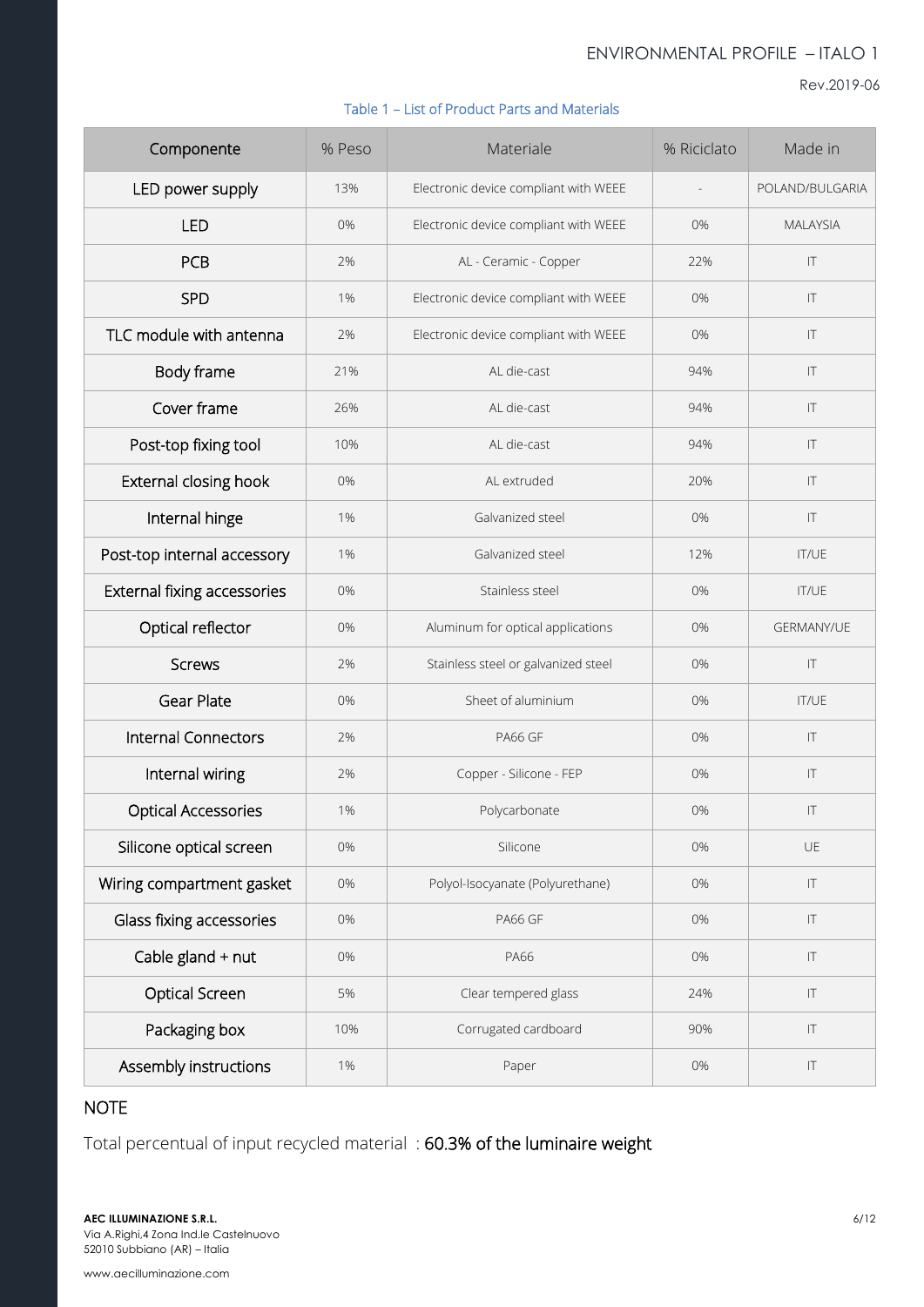### COMPLIANCE WITH THE ROHS DIRECTIVE

AEC products are designed in compliance with the requirements of the European RoHS Directive 2011/65 / EU and its subsequent revisions, according to which the product does not contain, except in the authorized proportions, lead, mercury,

cadmium, hexavalent chromium, slow combustion materials (polybromobiphenyl PBB, polybromodiphenylethers PBDE).

The AEC effort translates into a careful selection of suppliers and the control of purchased materials.

## PRODUCTION PHASE (A3)

Automation in production means optimization of local resources, energy, time, labor force. The high quality of the workplace means efficiency in processing. The intelligent use of resources and work tools is one of our goals. The use of electronic media (e-mail, cloud storage units, etc.) instead of paper or the purchase of electronic magazines instead of hard copies, are important rules that minimize the impact on the environment.

For the purposes of the analysis of the life cycle of this phase, we take into account all the processes carried out within the company, those carried out at external suppliers and waste arising from the production cycle destined for disposal centers.

## DISTRIBUTION PHASE (A4)

AEC optimizes the packaging of products based on their weight and volume to reduce energy consumption during transport. The packaging of the considered series results to have the following weights:

- **■** Series: **ITALO 1**
- Weight Cardboard packaging: 900g
- **·** Instruction sheet weight: 60g

The packaging is made of cardboard made of recycled paper fibrous material in the percentage of at least 90% of the weight. The packaging is 100% recyclable and biodegradable and complies with Legislative Decree no. 152/2006 and to the EC Directive 94/62 on packaging and packaging waste.

For the purposes of life cycle analysis, appropriate scenarios were hypothesised for this phase based on the real distribution of AEC products in Italy, in Europe and in the World.



Rev.2019-06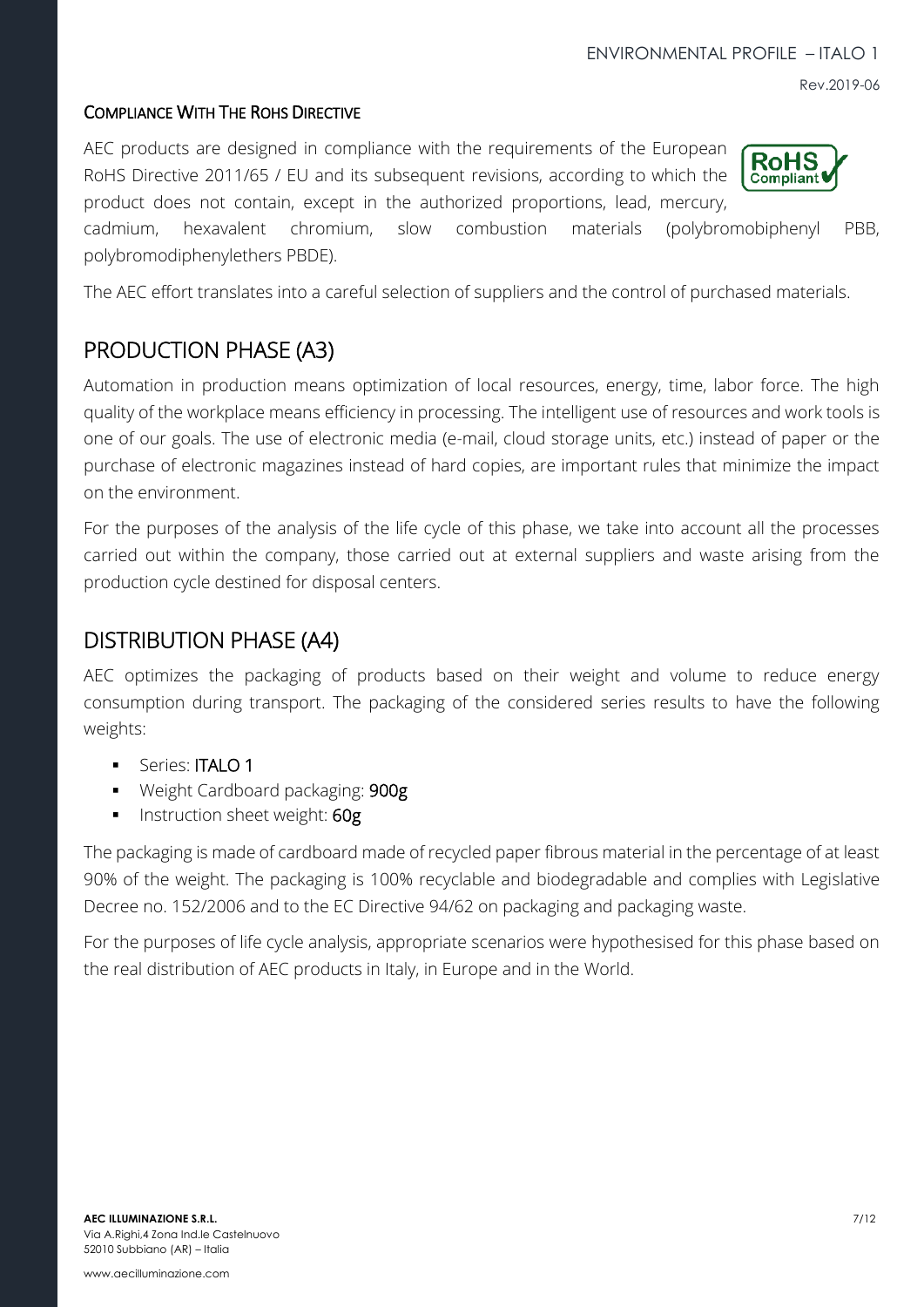## USAGE PHASE (B2-B6)

## ENERGETIC CONSUMPTION

This phase of the product's life is the one with the greatest impact on the environment as the lighting product throughout its life records a continuous consumption of electricity. In addition to this impact, the luminaries do not generate any other type of environmental pollution that requires the adoption of specific measures (e.g. noise, emissions, etc.).

The annual energy consumption of the reference device is evaluated below.

| Parameter                     | Value                 |
|-------------------------------|-----------------------|
| Luminaire                     | ITALO 1 0F3 4.7-4M WL |
| <b>Full Power Consumption</b> | 102 W                 |
| <b>Annual Operating Hours</b> | 4000h                 |
| Annual Energetic Consumption  | 408 kWh/year          |

#### Table 2 – Energetic Data of the Product

#### **MAINTENANCE**

The analysis of the life cycle also includes the assessment of the maintenance phases, due to possible component failures and the impact of the consequent operations such as the transport of the spare parts by the maintenance technician.

## END OF LIFE DISPOSAL (C-D)

#### WEEE DIRECTIVE

End-of-life disposal operations of the appliance also aim to reduce the environmental impact of electrical and electronic components used on human health and the environment. According to the European Directive WEEE (Waste Electrical and Electronic Equipment) 2012/19 / EU, luminaires are considered a waste of electronic equipment, so they must be separately disposed from other waste. This requirement is highlighted by the symbol at side which is present in all assembly / maintenance instructions, shipped together with each appliance.

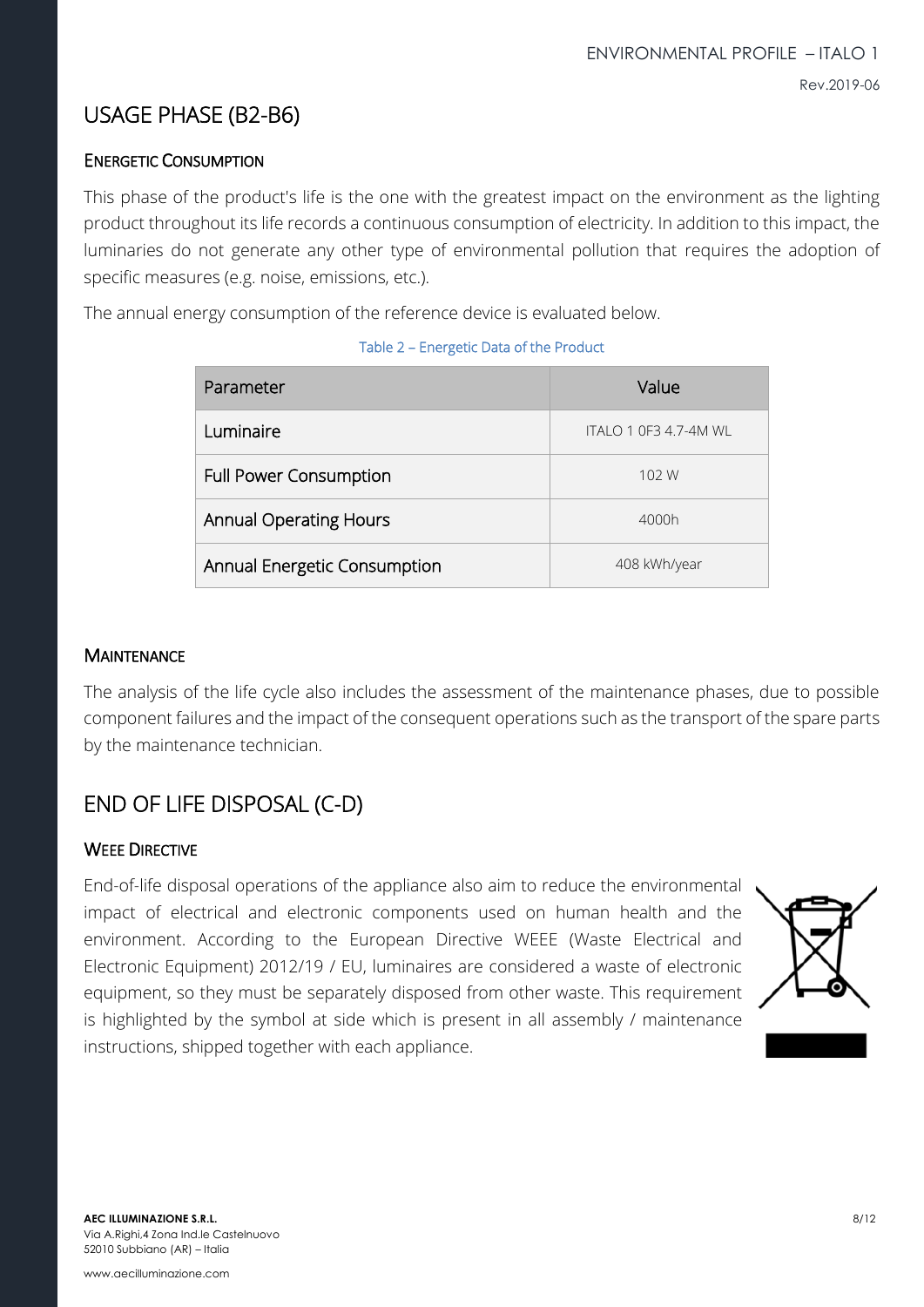Rev.2019-06

### **ECO LIGHT**

AEC Illuminazione also participates in a Italian consortium for the disposal of products, responsible for waste treatment: the ECOLIGHT consortium.

Outside the national borders, the user is responsible for transporting the appliance to the appropriate collection center at the end of its useful life, in order to guarantee the correct disposal and recycling of the materials constituting the product.

At this stage the transport of materials to the collection center is taken into consideration.

## MATERIALS RECYCLABILITY AND REUSE AT THE END OF LIFE (D)

The recyclability of materials at the end of their life is also a factor to be taken into account in the LCA study of the product.

On the basis of the data declared by the ECOLIGHT consortium, it is taken into account how much of the product is destined for recovery (of materials in the form of recycling and energy if destined for the incinerator) and how much is destined for disposal.

The table below summarizes the weight percentages of the materials used divided by type according to their potential recyclability.

| <b>MATERIALE</b>               | % in peso su ITALO 1 |
|--------------------------------|----------------------|
| <b>WEEE Electronic Devices</b> | 19.0%                |
| Paper and Carton               | 10.6%                |
| Metal                          | 62.0%                |
| Plastic                        | 3.7%                 |
| Glass                          | 4.7%                 |
| LUMINAIRE RECYCLING *          | 95%                  |

### Table 3 – Recyclable material composition of the product

\*On the basis of Social Report 2017 of ECOLIGHT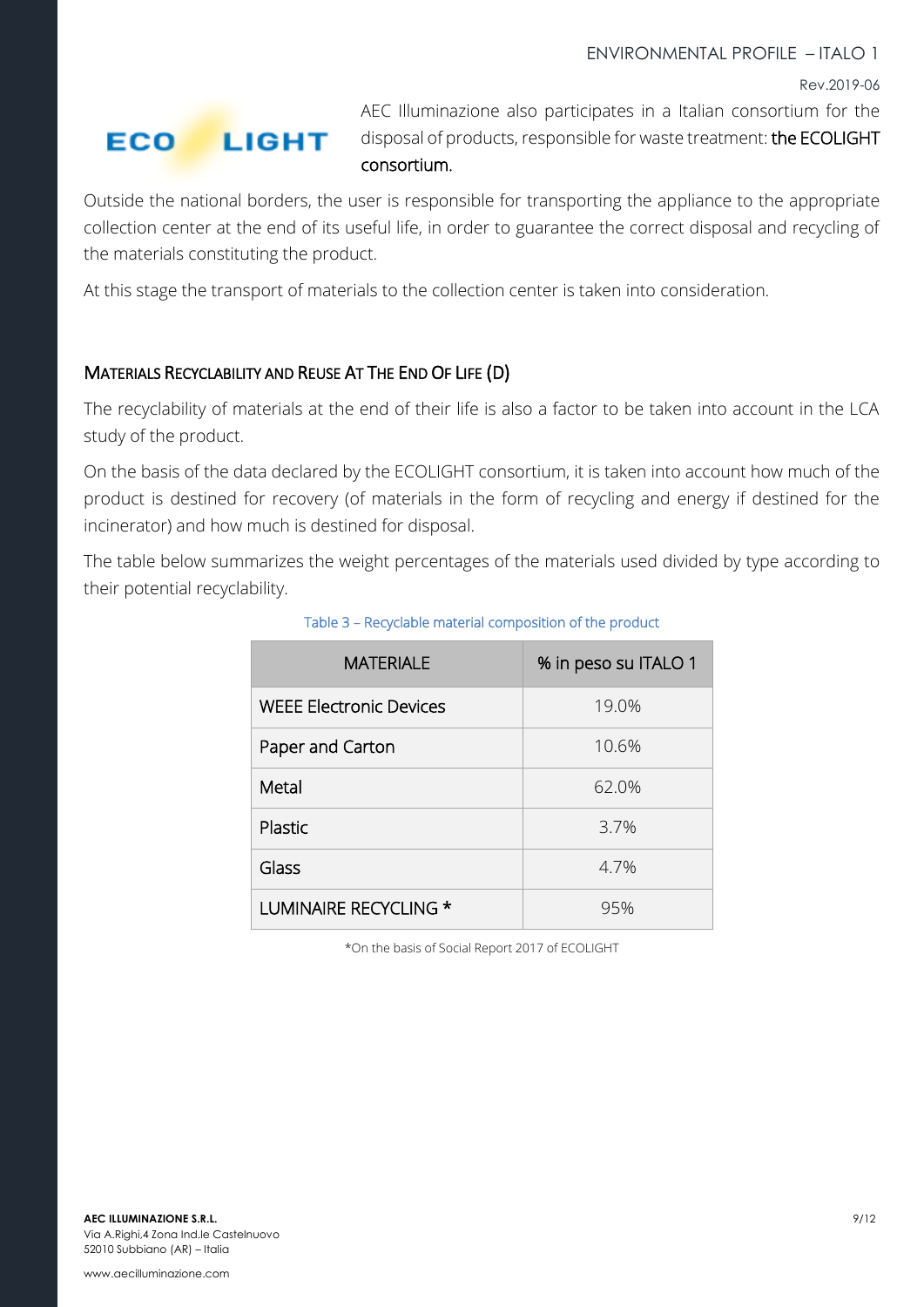Rev.2019-06

## PRODUCT LCA STUDY RESULT

The main environmental indicators calculated on the basis of the LCA analysis carried out on the product and divided in each life phase are shown below.

| <b>INDICATOR</b>   | PRODUCTION<br>$(A1-A3)$ | <b>DISTRIBUTION</b><br>(A4) | <b>USAGE</b><br>(B6) | <b>MAINTENANCE</b><br>(B2) | END OF<br>LIFE<br>(C) | <b>RECOVERY</b><br>(D) | <b>TOTAL</b> | <b>MEASUREMENT</b><br>UNIT |
|--------------------|-------------------------|-----------------------------|----------------------|----------------------------|-----------------------|------------------------|--------------|----------------------------|
| <b>ADPel</b>       | 43,0%                   | 0,1%                        | 55,4%                | 1,4%                       | 0,0%                  | $-40,7%$               | 2,82E-04     | kg Sb eq                   |
| ADPfossil          | 1,2%                    | 0,1%                        | 98,6%                | 0,1%                       | $0.0\%$               | $-0.7%$                | 2,20E+03     | M                          |
| <b>AP</b>          | 1,5%                    | 0,0%                        | 98,3%                | 0,1%                       | 0,0%                  | $-1,2%$                | 1,04E+00     | kg SO <sub>2</sub> eq      |
| <b>GWP</b>         | 1,1%                    | 0,0%                        | 98,8%                | 0,1%                       | 0,0%                  | $-0.7%$                | $2,13E+02$   | kg CO <sub>2</sub> eq      |
| Ecotoxicity        | 15,0%                   | 0,1%                        | 81,8%                | 3,0%                       | 0,1%                  | $-10,7%$               | 4,45E-01     | <b>CTUe</b>                |
| EP                 | 1,6%                    | 0,0%                        | 98,3%                | 0,0%                       | 0,0%                  | $-1,4%$                | 6,32E-01     | kg PO4-- eq                |
| <b>WSI</b>         | 2,3%                    | 0,0%                        | 97,6%                | 0,1%                       | 0,0%                  | $-1,8%$                | 1,65E+00     | m <sub>3</sub>             |
| Human<br>toxicity  | 10,8%                   | 0,1%                        | 86,6%                | 2,4%                       | 0,1%                  | $-10,1%$               | 3,05E-08     | <b>CTUh</b>                |
| Hazardous<br>waste | 29,5%                   | 0,0%                        | 70,1%                | 0,4%                       | $0.0\%$               | $-27,1%$               | 4,72E-03     | kg waste                   |
| <b>ODP</b>         | 1,1%                    | 0,1%                        | 98,7%                | 0,1%                       | 0,0%                  | $-0.6%$                | 2,14E-05     | kg CFC-11 eq               |
| <b>POCP</b>        | 1,9%                    | 0,0%                        | 97,9%                | 0,1%                       | 0,0%                  | $-1,5%$                | 4,42E-02     | kg C2H4 eq                 |

#### Table 4 – Environmental Profile. Product Environmental Indicators

The graph below shows, for each indicator (horizontal axis), the relative impact (in percentage) of each phase of life.



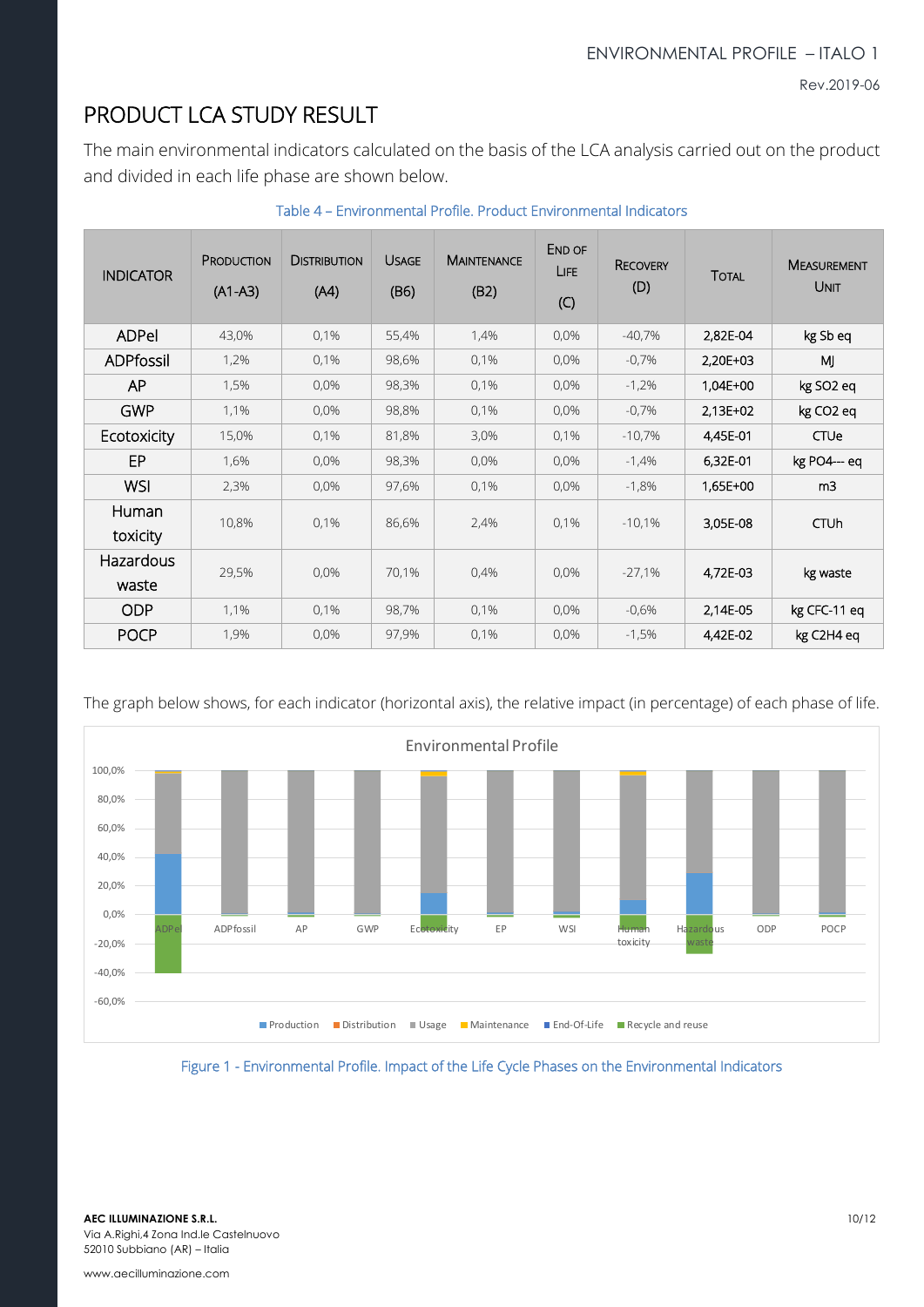Rev.2019-06





As can be seen from the graphs shown, the most important weight on all the environmental indicators is that relative to the phase of use due to the consumption of electricity, which weighs on average 90% on all environmental indicators.

This result confirms that the continuous search for the greatest energy saving in the installation is the key to reducing the environmental impact of lighting luminaries.

The negative impact (Recovery EOL) is due to the benefits derived by the recycling and reuse of the matters of the disposed luminaires.

It is interesting to note how this benefit (mainly due to recycling and reuse of materials) goes to cover almost all the impact that the production cycles of the appliance have.

| Name               | Indicator                        | <b>MEASUREMENT UNIT</b> | Method                                           |  |  |
|--------------------|----------------------------------|-------------------------|--------------------------------------------------|--|--|
| <b>ADPel</b>       | Abiotic Depletion (elements)     | kg Sb eq                | CML-IA baseline                                  |  |  |
| <b>ADPfossil</b>   | Abiotic Depletion (fossil fuels) | MJ                      | CML-IA baseline                                  |  |  |
| AP.                | Acidification                    | kg SO <sub>2</sub> eq   | CML-IA baseline                                  |  |  |
| <b>GWP</b>         | Climate change - GWP 100°        | kg CO <sub>2</sub> eq   |                                                  |  |  |
| Ecotoxicity        | Ecotoxicity                      | <b>CTUe</b>             | USEtox -recommended                              |  |  |
| EP                 | Eutrophication                   | kg PO4--- eq            |                                                  |  |  |
| <b>WSI</b>         | Water Scarcity Index             | m <sub>3</sub>          | Hoekstra et al 2012<br>(Water<br>Scarcity Index) |  |  |
| Human toxicity     | Human toxicity (non cancer)      | <b>CTUh</b>             | USEtox -recommended                              |  |  |
| Hazardous<br>waste | Land filling - Hazardous waste   | kg waste                | <b>EDIP 2003</b>                                 |  |  |
| <b>ODP</b>         | Ozone layer depletion            | kg CFC-11 eq            | CML-IA baseline                                  |  |  |
| <b>POCP</b>        | Photochemical oxidation          | kg C2H4 eq              | CML-IA baseline                                  |  |  |

## LEGEND OF ENVIRONMENTAL INDICATORS